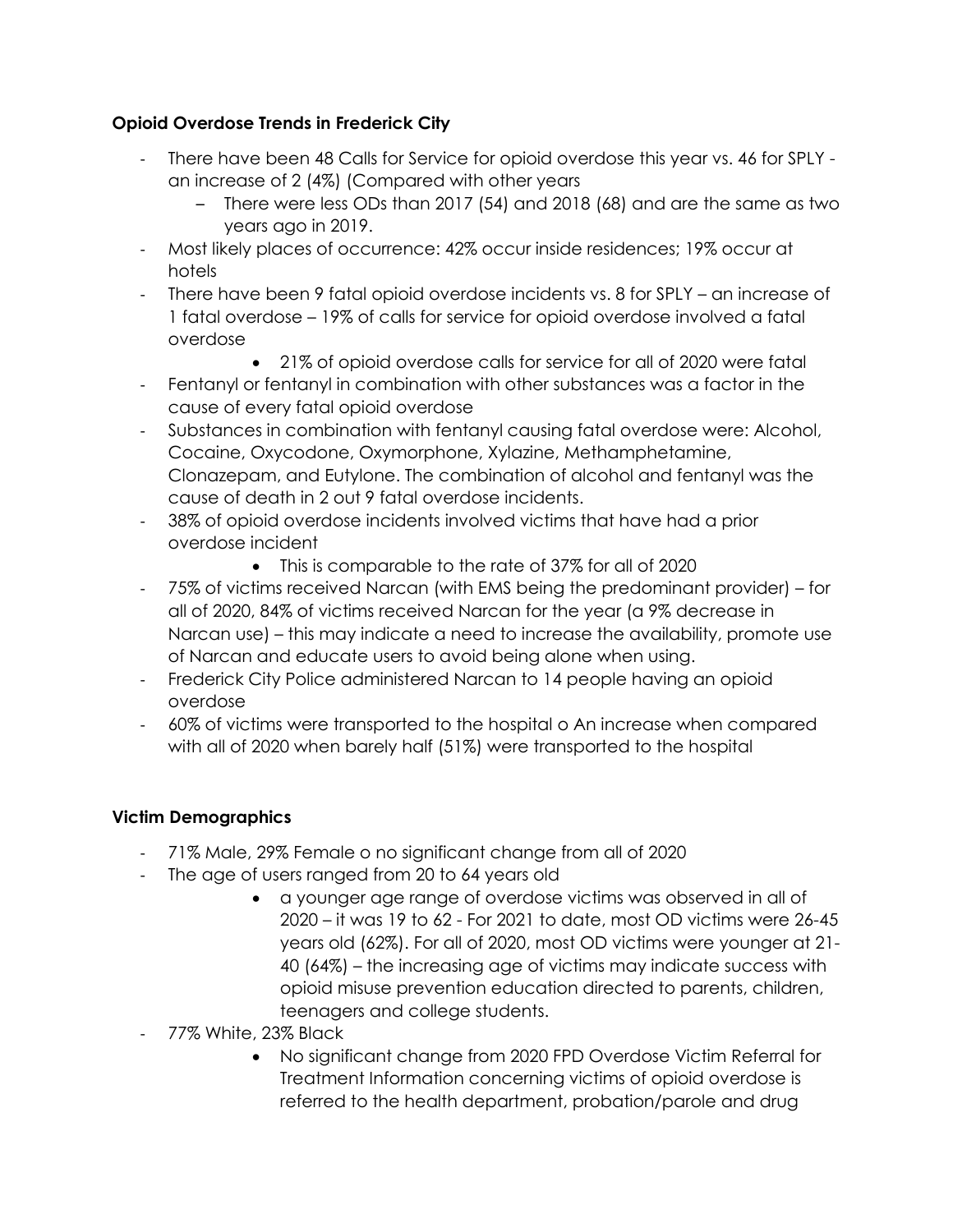court officials for appropriate outreach to connect them to treatment. Over this current fiscal year (July 2020 to May 2021) the health department was able contact 58% of overdose victims. Of the 49 persons contacted, 40 (82%) received harm reduction counseling, Narcan training, and were connected to treatment. A welcome consequence, is that in making contact with the initial victim of overdose, peer recovery specialists connected 22 other persons to treatment.

# **Overdose and drug seizure trends**

- Increased involvement of xylazine used as a cutting agent with fentanyl o Xylazine is a veterinary drug that can cause significant skin an nasal ulcers
- Increased involvement of counterfeit oxycodone tablets containing fentanyl in drug seizures and overdoses. They are reportedly obtained in Baltimore or ordered via the internet and shipped to the buyer.
- Increased involvement of counterfeit Xanax (alprazolam), a benzodiazepine, that actually contains Etizolam, a substance prescribed in foreign countries and not approved for use in the US

# **Some CDS opioid packaging trends observed in Frederick City**

- The packaging of fentanyl in combination with other drugs (heroin, cocaine, xylazine, etizolam)
- Clear plastic snaptop vials of various colors (known as "trash cans") o Clear gel capsules o Bi-color capsules
- Small plastic baggies of various size
- Counterfeit oxycodone tablets known as "Oxys" "Percs" "Blues" and "M-30s" that contain fentanyl are a dangerous trend. The tablets are copies of legitimate 30 mg oxycodone hydrochloride tablets.

# **K2 – or Spice – remains a concern**

- K2 is plant material coated with chemicals that are supposed to mimic the effects of THC which is the active compound in marijuana. They are marketed and labelled as incense or potpourri and are reportedly available at gas stations and convenience stores in Baltimore.
- For YTD 2021, there were 29 calls for service for persons overdosing on K2 that required transport to the hospital
	- 18 (69%) incidents involved victims that repeatedly overdosed during this period
	- Eight of the overdose incidents involved the same person referrals for outreach were completed.
- Most overdose incidents occur in downtown Frederick City inside and along Carroll Creek Linear Park. Many of the overdose victims have a history of mental